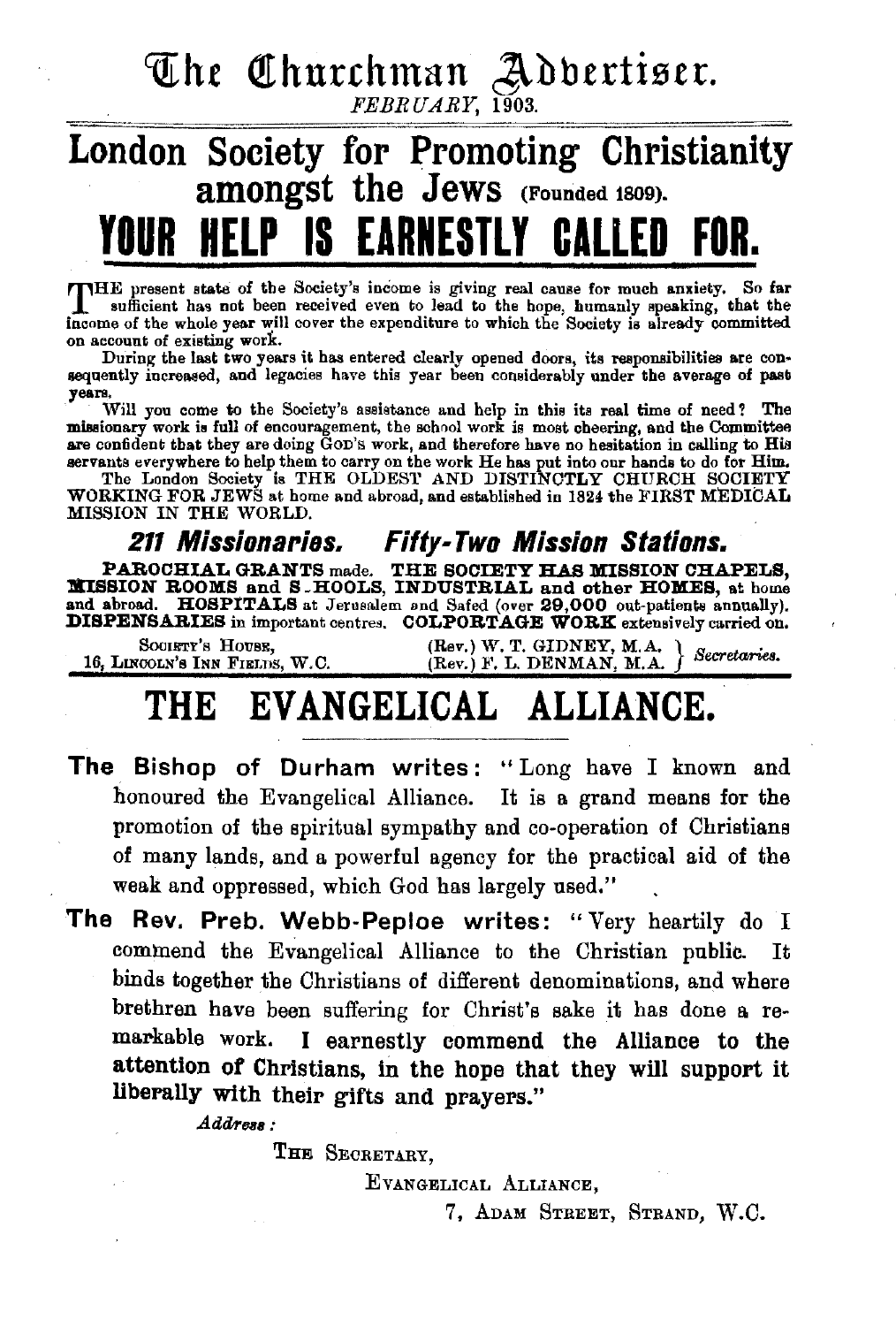# **MUDIE'S LIBRARY.**

## SUBSCRIPTIONS FROM ONE GUINEA PER ANNUM

Can be entered at any date for THREE, SIX, OP TWELVE MONTHS.

ADDITIONAL COPIES of all NEW ENGLISH and FOREIGN BOOKS of general interest are added: as the demand increases, and an ample supply is provided of the PRINCIPAL FORTHCOMING WORKS immediately they are published.

# A New Edition of Mudie's Clearance Catalogue; is now ready,

### *POST* ;FREE *ON APPLICATION.*

This CATALOGUE comprises the SURPLUS COPIES of MANY LEAD-ING BOOKS of the PAST and PRESENT SEASONS at GREATLY REDUCED PRICES.

# **General Library Catalogue**

### 1s. 6d., Post Free.

Containing the Principal English Books in circulation at the Library arranged under Subjects. A convenient Hand-book to Current Literature (560 pages), comprising many thousands of Recent and Standard Works on POLITICAL and SOCIAL TOPICS, the ARMY, NAVY, ART. SCIENCE, HISTORY, BIOGRAPHY, PHILOSOPHY, THEOLOGY, SPORT, TRAVEL, TOPOGRAPHY, FICTION, and JUVENILE BOOKS. Large Numbers of Copies of the foregoing are annually added to the Library. The additions in 1902 exceeded 260,000 vols.

## MUDIE'S LIBRARY, LIMITED, 30 TO 34, NEW OXFORD STREET, W.O.;

241, Brompton Road, S.W.; and 48, Queen Victoria Street, E.C., London and at Barton Arcade, Manchester.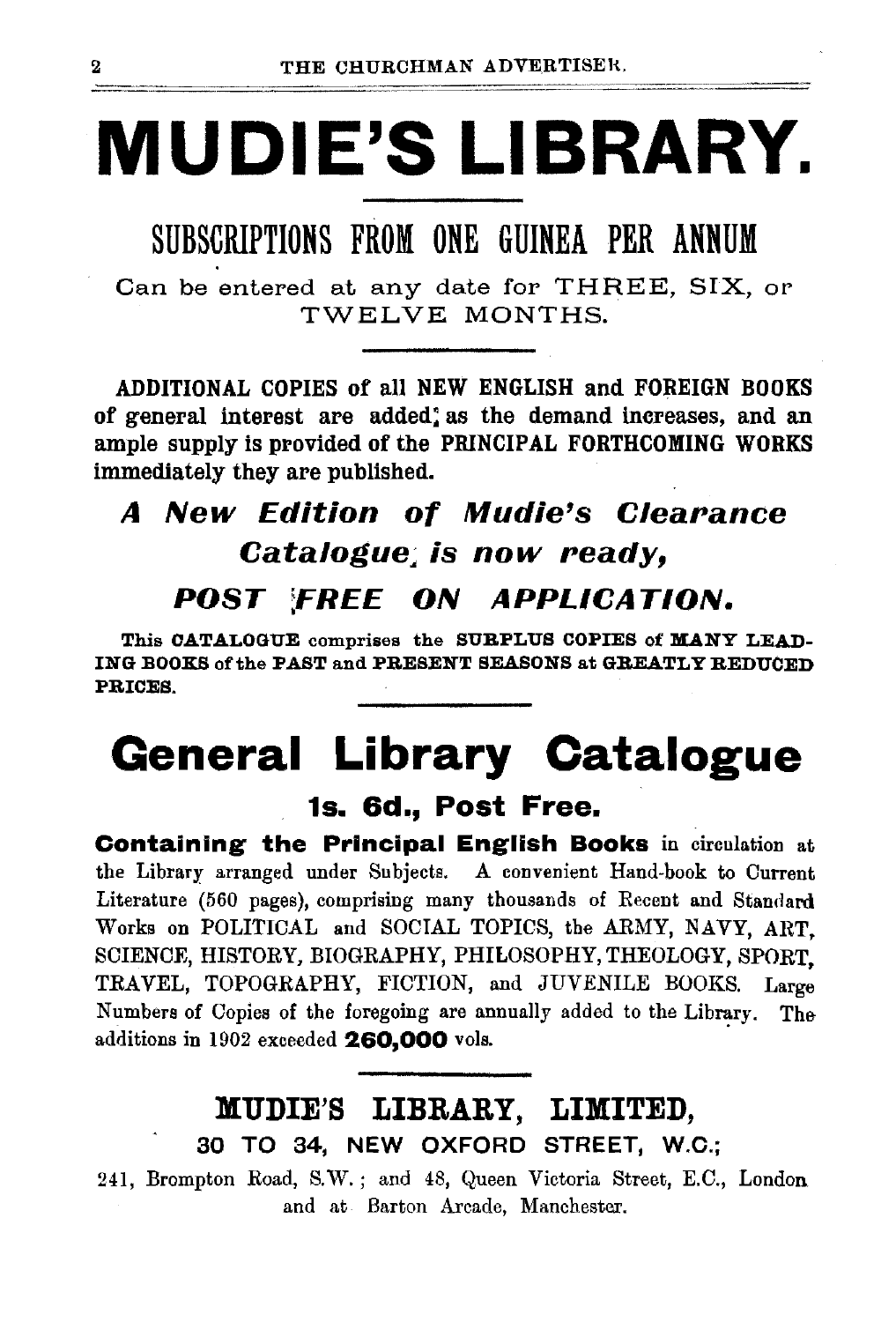### **THIRD EDITION**

Revised and Enlarged, 1890,

OF THE

# HYMNAL COMPANION

TO THE

# Book of Common Prayer.

### Edited by the Right Rev. Bishop E. H. BICKERSTETH, D.D. (late of Exeter).

### CONTAINING 6o1 HYMNS.

The following refers solely to the 1890 EDITION, which is quite distinct from the old book, and cannot be used with it.

N.B.-The sizes of the various Editions are given in inches.

|        | <b>PUBLISHED</b>                                                              | PRICE |                       | <b>PUBLISHED</b>                                                                           | <b>PRICE</b> |          |
|--------|-------------------------------------------------------------------------------|-------|-----------------------|--------------------------------------------------------------------------------------------|--------------|----------|
| No.    |                                                                               | s. d. |                       | No.                                                                                        | s. d.        |          |
|        | 201 A. Medium 32mo., cloth, $4\frac{1}{2} \times 3$                           | 0     | 8                     | 208 E. With Common Prayer, morocco, gilt                                                   |              |          |
| 201 B. | roan, red edges<br>$, \, \cdot$                                               | ı     | 2                     | edges<br>$\cdots$<br>$-$ 100 $-$                                                           |              | 6        |
| 201 C. | morocco or calf, gilt<br>, ,                                                  |       |                       | 208 F. With Common Prayer, Persian, red edges                                              | ı            | -6       |
|        | edges<br>$\ddot{\phantom{0}}$<br>$\sim 10^{-11}$<br>$\sim$ 100 $\sim$         | 2     | 6                     | 208 H. With Common Prayer, French morocco,                                                 |              |          |
|        | 202 A. Super-royal 32mo., cloth, $5\frac{1}{2} \times 3\frac{1}{2}$           | ı     | 0                     | circuit<br>$\ddot{\phantom{0}}$<br>$\ddot{\phantom{1}}$                                    |              | 6        |
| 202 B. | red edges                                                                     | 1     | 2                     | 208 K. With Common Prayer, German calf,                                                    |              |          |
| 202 C. |                                                                               | 2     | 2                     | padded r/c<br>and the state of the state of the state of                                   | 3            | $\bf{0}$ |
| 202 D. | morocco or calf, gilt<br>$\mathbf{z}$                                         |       |                       | 208 L. With Common Prayer, German calf,                                                    |              |          |
|        | edges<br>$\cdots$                                                             | з     | 6                     | circuit<br>$\cdot$ .<br>$\sim$                                                             |              | -6       |
|        | <b>208 A.</b> 12mo., cloth, $7 \times 4$                                      | 1     | В                     | 208 M. With Common Prayer, smooth Persian                                                  |              |          |
| 205 B. | roan, red edges<br>$\mathbf{H}$<br>$\sim$ $\sim$<br>$\ddot{\phantom{1}}$      | 3     | 0                     | calf, red under gilt edges<br><b>Contract Contract</b>                                     | ı            | -8       |
| 203 C. | ,, morocco or calf, gilt edges                                                | 4     | 6                     | 208 N. With Common Prayer, Persian morocco, .                                              |              |          |
|        | 204 A. 12mo., with Introduction and Notes,                                    |       |                       |                                                                                            | ı            |          |
|        | red edges<br>$\cdot$ $\cdot$<br>$\sim$ $\sim$ $\sim$                          | 2     | 6                     | 208 O. With Common Prayer, padded Persian                                                  |              |          |
|        | 204 B. 12mo., with Introduction and Notes,                                    |       |                       | morocco, r/c<br>and the same states.                                                       |              |          |
|        | roan, red or gilt<br>$\rightarrow$                                            |       | -6                    | 208 P. With Common prayer, roan, gilt edges,                                               |              |          |
|        | 204 C. 12mo., with Introduction and Notes,                                    |       |                       | $r/c$                                                                                      | ı            | 6        |
|        | morocco, gilt                                                                 | ü     | 0                     | 208 Q. With Common Prayer, roan, gilt edges,                                               |              |          |
|        | 205 A. Crown 8vo., cloth, red edges, $7 \times 5$                             | з     | 0                     | circuit, button clasp                                                                      |              | 8        |
|        | 205 B.<br>$\bullet$                                                           | 4     | 0                     | 208 R. With Common Prayer, morocco, circuit,                                               |              |          |
|        | roan, red or gilt edges<br>morocco or calf, gilt edges<br>205 C.<br>$\bullet$ | 6     | $\theta$              | button clasp, r/g                                                                          |              | 6        |
|        | 206 A. Crown 8vo., with Tunes, cloth, red                                     |       |                       | 208 S. With Common Prayer, Anglo-Russian,                                                  |              |          |
|        | edges, $7 \times 5$<br>and the second services and the services of            | 4.    | 0                     | rounded corners                                                                            | 2            | 0        |
|        | 206 B. Crown 8vo., with Tunes, cheaper paper                                  |       |                       | 208 T. With Common Prayer, Madras r/c r/g                                                  | 2            | 6        |
|        | and binding<br>the company of the company of the                              | 2     | 6                     | Large 32mo., cloth, ruby type, $5 \times 3$<br>209.                                        | 0            |          |
|        | 206 C. Crown 8vo., with Tunes, Persian red or                                 |       |                       | 209* Large 32mo., roan, gilt                                                               | ı            | 0        |
|        | gilt edges                                                                    |       | 6                     | 209 A. Large 32mo., with Common Prayer, cloth                                              |              |          |
|        | 206 D. Crown 8vo., with Tunes, limp morocco,                                  |       |                       | 209 B. Large 32mo., with Common Prayer,                                                    | 2            |          |
|        | allt edges                                                                    |       | в                     | المعادل ففل<br>pastegrain roan                                                             |              |          |
|        | 206 E. Crown 8vo, with Tunes, Treble Part                                     | 2     | 0                     | 209 C. Large 32mo., with Common Prayer,                                                    |              |          |
|        | 206 F. Chant Book Companion                                                   |       | 0                     | $\mathcal{L}_{\mathbf{A}}$ , and $\mathcal{L}_{\mathbf{A}}$<br>morocco, gilt               |              |          |
| 206 G. | Organ size                                                                    |       | 0                     | 209 D. Large 32mo., with Common Prayer,                                                    |              | 0        |
|        | 207 A. Small 4to., for Organ, $8 \times 7$<br>$\sim$                          |       | 6                     | German calf, gilt<br>$\ddot{\phantom{1}}$                                                  | 1            | $\Omega$ |
|        | 207 B.<br>cheaper paper and binding,<br>$\mathbf{B}^{\text{max}}$             |       |                       | 210 B. Diamond 48mo., roan, red edges, $3\frac{1}{2} \times 2$                             |              | Ð        |
|        | for Choirs<br>$\sim$                                                          |       | 6                     | 210 C. Diamond 48mo., morocco or call, gilt                                                |              |          |
|        | 208 A. Penny Edition, in wrapper, $4\frac{1}{2} \times 3$ .                   |       |                       | 210 D. Diamond 48mo., German calf, gilt,                                                   |              | 6        |
| 208 B. | cloth<br>5.5                                                                  | 0     | 2                     | rounded corners<br>$\mathbf{r}$                                                            | 9.           | 6        |
| 208 G. | fancy cloth, red edges<br>5.5                                                 | 0     | 4                     | 210 E. Diamond 48mo., morocco, circuit edges<br>210 F. Diamond 48mo., German calf, circuit |              |          |
|        | 208 C. With Common Prayer, cloth, red edges,                                  |       |                       |                                                                                            |              | 0        |
|        | $size 44 \times 3$                                                            | 0.    | $\boldsymbol{\theta}$ | edges<br>$\cdots$<br>$\ddot{\phantom{0}}$                                                  |              | 14       |
|        | 208 D. With Common Prayer, roan, red or gilt                                  |       |                       | Mission Hymns, paper<br>20s. per 100<br>cloth<br>$\ddot{\phantom{0}}$                      | o            |          |
|        | edges                                                                         |       | 0                     | $\bullet$                                                                                  |              |          |

LONDON: SAMPSON LOW, MARSTON, AND COMPANY, LIMITED, ST. DUNSTAN'S HOUSE, FETTER LANE, FLEET STREET, E.C.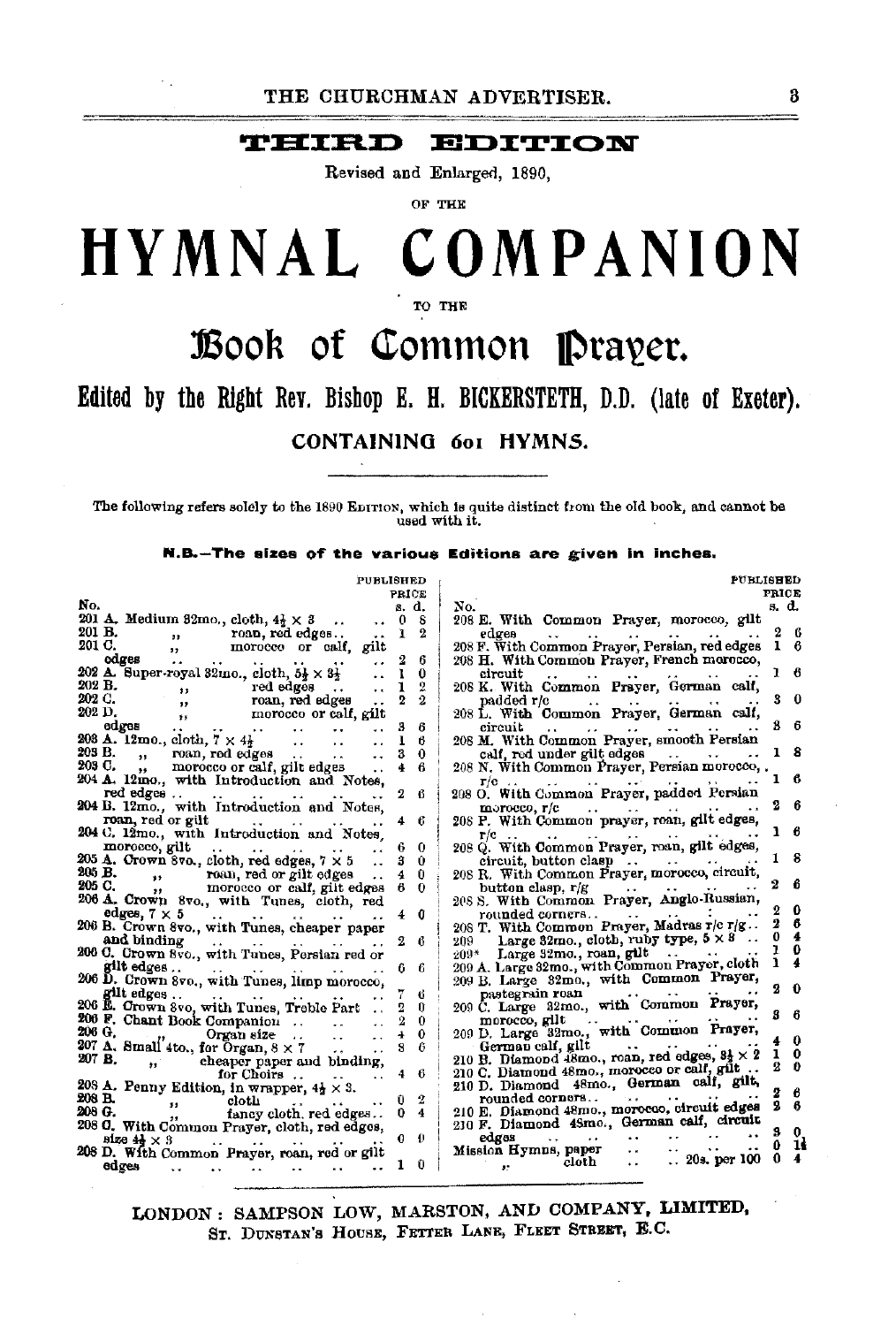### **NEW VOLUME** oF~ **THE**  *<sup>16</sup>***CHURCH,S OUTLOOK SERIES, NOW READY.**

Crown 8vo., cloth, price 2s. 6d. net.

# **THE POSITION**

### OF THE

# **LAITY** IN **THE CHURCH.**

### . By ALFRED BARRY, D.D., D.C.L.,

Canon of Windsor and Assistant Bishop in the Diocese of London ; formerly Bishop of Sydney and Primate of Australia.

The object of this work is to examine briefly the true position of the Laity in the Church of Christ, in regard both to rights and responsibilities. This examination renders it necessary to consider that position ideally, as a part of the Apostolic Constitution of the Church of the New Testament and of primitive times, and also to trace in slight outline the historical develop· ments of that position in times past and present, especially in relation to our own branch of the Catholic Church. The task is undertaken under the strong conviction that, with a view both to Church Reform and to Church progress, it is urgently necessary for us to secure for our Church some organization of self-government in which clergy and laity shall be adequately represented and rightly co-ordinated under Episcopal direction.

The following list of contents of various chapters will best indicate the idea and the plan of the work.

### CONTENTS.

#### Preface.

The Apostolic Ideal of the Church.

The Orowth of Hierarchical Power in the Early and Middle Ages.

The Reaction against the Hierarchical Power and Re-assertion of the rights of the whole Body of the Church.

The Course of the English Reformation and the Establishment of the Anglican Position.

The Post-Restoration History in the Anglican Communion.

The Present Course of Church Opinion in England.

The Definition of Lay Church Membership.

Conclusion.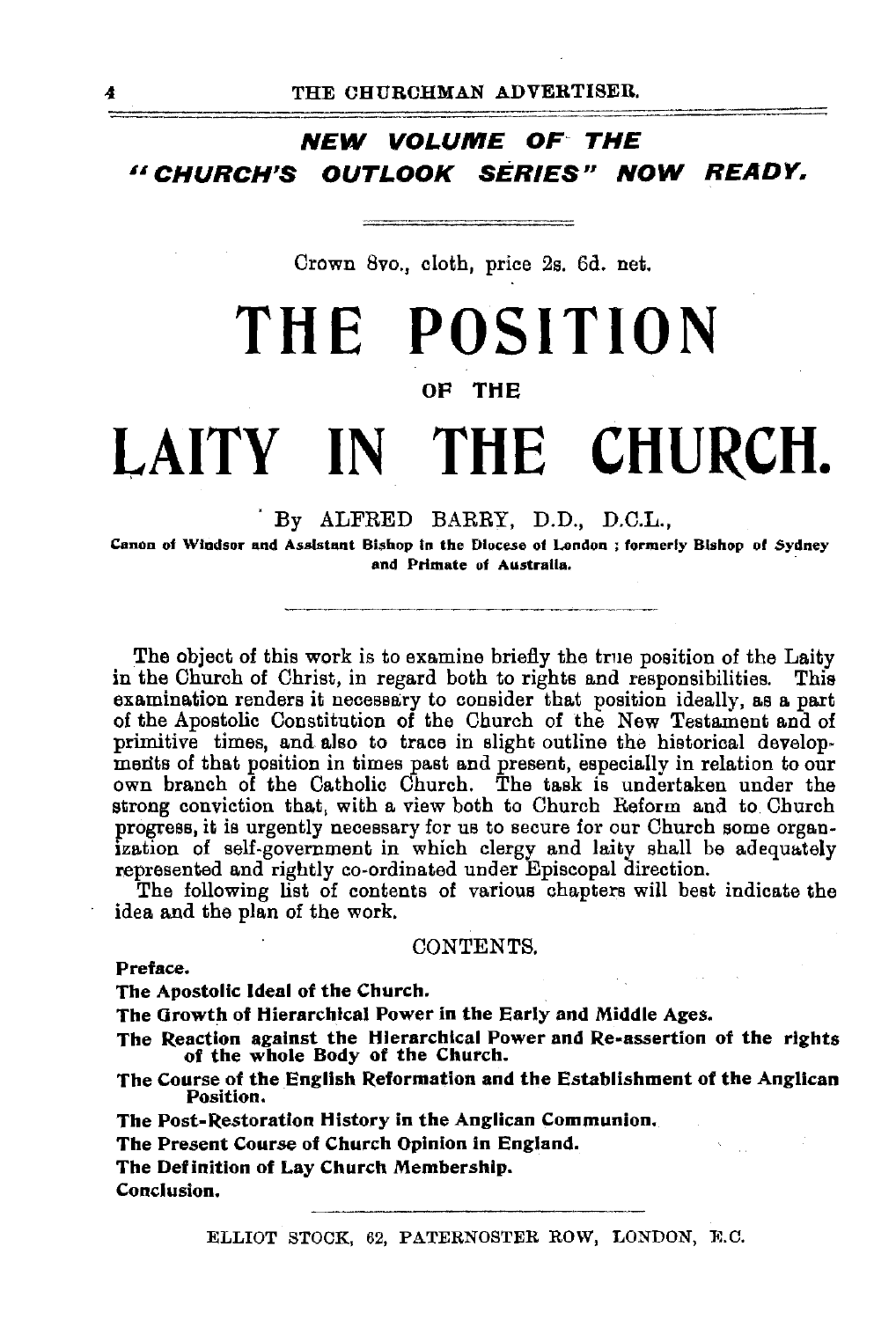# **HODDER & STOUGHTON'S NEW PUBLICATI**

Rev. Prof. James Denney, D.D.-The Death of Christ. Its Place and Interpretation In the New Testament. Hy JAMES DENNEY, D.D. Second Edition, completing Fifth Thousand. 6s. "We may say at once that the volume is the work of a most powerful and a.coomplished theologian. Dr. Denney is a New Testament scholar of the first rank, and moves easily among the critical problems<br>now present to the minds of scholars. His tone throughout is that of calm seriousness. . . . Dr. Denney's<br>book will take

Professor W. M. Ramsay.-The Education or Christ: Hillside Reveries.

By W. M. RAMAN, D.C.L., LL.D., Professor of Humanity in Aberdeen University. Second Edition,<br>completing Fourth Thousand. 2s. 6d.<br>Dr. Marcus Dods in the British Weekly says :-- "Originality constitutes a strong claim to be

Rev. Principal Rainy, D.D.-Sojourning with God, and other Sermons. By the Rev. ROBERT KAINY, D.D., Principal of the United Free Church College, Edinburgh. 6s.

The Late Prof. A. B. Davidson, D.D.-Biblical and Literary Essays. By  $A. B.$  DAVIDSON, D.D. 6s.

Rev. Prof. James Stalker, D.D.-The Seven Cardinal Virtues. By the Rev. Professor JAMES STALKER, D.D. A new Volume of the "Little Books on Religion Series." 1s. 6d.

Rev. Principal Lindsay, D.D.-The Church and the Ministry in the Early **Centuries.** By THOMAS M. LINDSAY, D.D., Principal of the United Free Church College, Glasgow. 108. 6d.

Dr. George Matheson. --The Representative Men of the Bible. By Rev. GEORGE MATHESON, D.D., LL.D., F.R.S.E. Fifth Thousand. 6s.<br>"The charm and freshness of Dr. Matheson's previous works have won for him a wide constituency insight into the inner meaning of things."-Daily News.

HODDER & STOUGHTON, 27, PATERNOSTER ROW, LONDON, E.C.

# **ELLIOT STOCK'S NEW PUBLICATIONS.**

A Representative Volume of the late Archbishop's Writings.

SBOOND EDITION.-In foolscap Svo., tastefully printed and handsomely bound, price 5s,

# HELPS TO GODLY LIVING: A Book of Devotional<br>Thoughts. From the Writings of the late Right Honourable and Most Reverend

FREDERICK TEMPLE, D.D., LORD ARCHBISHOP OF CANTERBURY. Selected and arranged, with His Grace's permission, by J. H. BuRN, B.D.

"We shall be surprised if this quiet little book does not do a solid amount of good on these lines. Churchman,  $m!$  recive it with a cordial welcome."—Family Churchman,<br>"A distinct sid to devotional literature."—Family Ch

In crown Svo., cloth, gilt lettered, 2s. 6d. net.

### VITAL RELIGION ; or, the Personal Knowledge of Christ. By the Rev. G. H. S. WALPOLE, D.D., Principal of Bede College, Durham.

"We have no hesitation in saying that Dr. Walpole has given us a work of real spiritual value, and we heartily recommend it to all thoughtful readers."— $\hat{O}u$ witten and illustrated from many sides of familiar contempora

ELLIOT STOCK, 62, PATERNOSTER ROW, LONDON, E.C.

5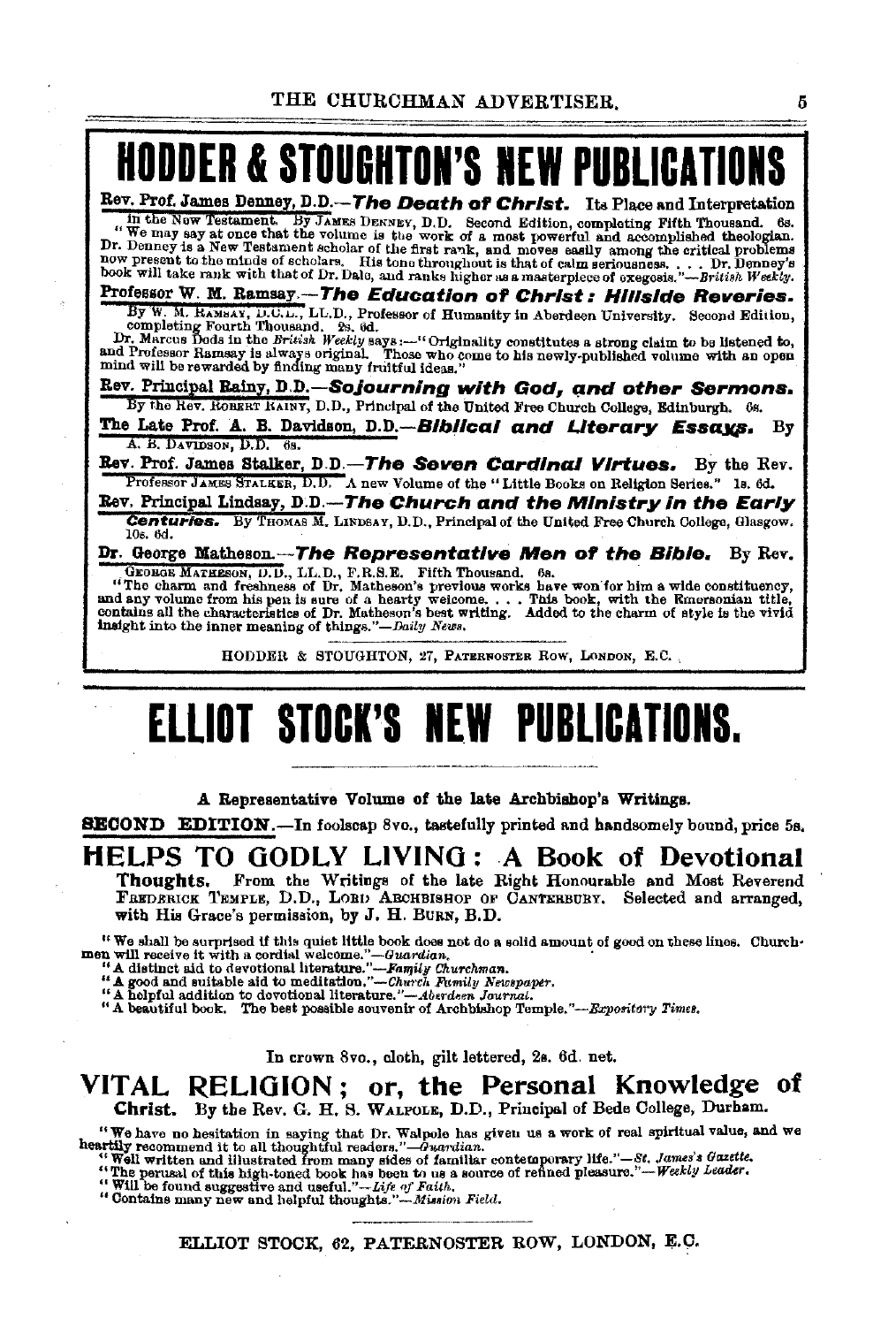# A SELECTED LIST OF PUBLICATIONS

Handsome bevelled cloth gilt. 3a 6d.

WONDERLAND WONDERS. By the Rev. JOHN ISABELL, F.E.S., Author of "The Insect World," otc. Many first-class Illustrations by Louis Wain and others.

Cloth gilt, for Presentation, 3s, 6d.

"THE POET OF HOME LIFE." By ANDREW JAMES SYMINGTON, F.R.S.N.A. With Centenary Papers by the Very Rev. DEAN FARRAR, D.D.; the Rev. JORN CALLIS, M.A.; Canon WILTON. M.A.; the Rev. CHARLES BULLOCK, B.D., and others. With Twen

Crown Svo., printed on antique paper, red border, forming a Handsome Volume for Gift or the Library. Price 5s. **NEW CENTURY HYMNS for the Christian Year.** By the Rev. F. W. ORDE WARD, B.A., Author of "Matin Bells," etc.

By the same Author. New Edition. Cloth gilt, with Seven Portraits, 5s.

THE CROWN OF THE ROAD. Leaves from Consecrated Lives.

By the same Author. Now Ready. Third Thousand. In rich cloth gilt, bevelled boards, gilt edges, with Illustrations, Is. post free.

THE FORGOTTEN TRUTH; or, The Gospel of The Holy Ghost. With selected Hymns of the Spirit.

In large crown 8vo., bevelled cloth gilt. Price 3s. 6d.

"MATCHES THAT STRIKE." Edited by the Rev. CHARLES BULLOCK, B.D. Seventy-fifth Thousand. In Fourteen Chapters. Richly bound in cloth gilt, 1s. 6d.; paper covers, 8d.

THE WAY HOME: The Gospel in the Parable. An Earthly Story with a Heavenly Meaning. By the Rev. CHARLES BULLOCK, B.D.

By the same Author. Cloth gilt, with Portrait, 2s.

"THE MAN OF SCIENCE THE MAN OF GOD." Leaves from the Life of Sir JAMES Y. SIMPSON. A valuable little work for all interested in Christian Missions.

Now Ready. With Portraits and Illustrations, 2s. By the Rev. CHARLES BULLOCK, B.D.

"NEAR THE THRONE." Frances Ridley Havergal : The Sweet Singer and the Royal Writer.

Handsomely bound. With Illustrations. 346 pages. 3s. 6d.

THE SHADOW LIFTED; or, The Home Magnet. By ANNIE LUGAS, Author of "Leonie."

" "Leonie."<br>"The special purpose of the tale-to promote home happiness and throw light upon the 'shadows' of<br>home discipline-the 'clouds' which so often, as Cowper sang, 'break with blessing'--may fittingly be<br>regarded as to many.

Cloth, thick bevelled boards. 1s. 6d. By the Rev. CHABLES BULLOCK, B.D. Editor of "Home Words," "The Fireside," etc. New Edition. 285th Thousand.

THE QUEEN'S RESOLVE, and Her Doubly Royal Reign. With England's Welcome to our King. Containing Leading's and magnity for Portraits and Illustrations. His Majesty the King and the Life of Queen Victoria, and meanly 50 Port

Cloth gilt. Illustrated. 1s. 6d. each.

THE STORY OF OUR CHURCH. By CHARLES BULLOCK, B.D. Three Volumes of this work are now ready.

I. Sunrise in Britain: How the Light Dawned.

II. The Eclipse of Truth: How the Light was Obscured.<br>III. Dark Days in England, and the Dawn of Reformation Light.

Bishop Ryle wrote : "I am heartily glad 'Sunrise in Britain' has been published."<br>Bishop Pakenham Walsh wrote : "A clear and reliable book like this is invaluable. I have read it with<br>great interest."<br>"Svery Englishman sho

By the same Author. New Illustrated Edition Just Ready. Crown 8vo., cloth gilt, 1s. 6d. "HOLD FAST BY YOUR SUNDAYS. By the Author of "Deepdale Vicarage," etc. This striking tale was originally published as a Half-Crown Volume, and at this price reached an issue of 22,000 copies. It is now fully illustrated.

New Edition Now Ready, with 32 extra pages and three additional Illustrations. Crown 8vo., cloth gilt, 1s. 6d. "CROWNED TO SERVE." By the Rev. CHARLES BULLOCK, B.D. A Book for Young England. The King and Queen "have been much pleased" to accept copies. Companion volume to "The Queen's Resolve," which has reached a circulation of ab

 $*$  The Key-thought of the new Book is the Royalty of Service-ICH DIEN; perhaps the lesson most needed to make a Happy Home or a Happy Nation.

LONDON: "HOME WORDS" OFFICE, 11, LUDGATE SQUARE, LUDGATE HILL, E.C.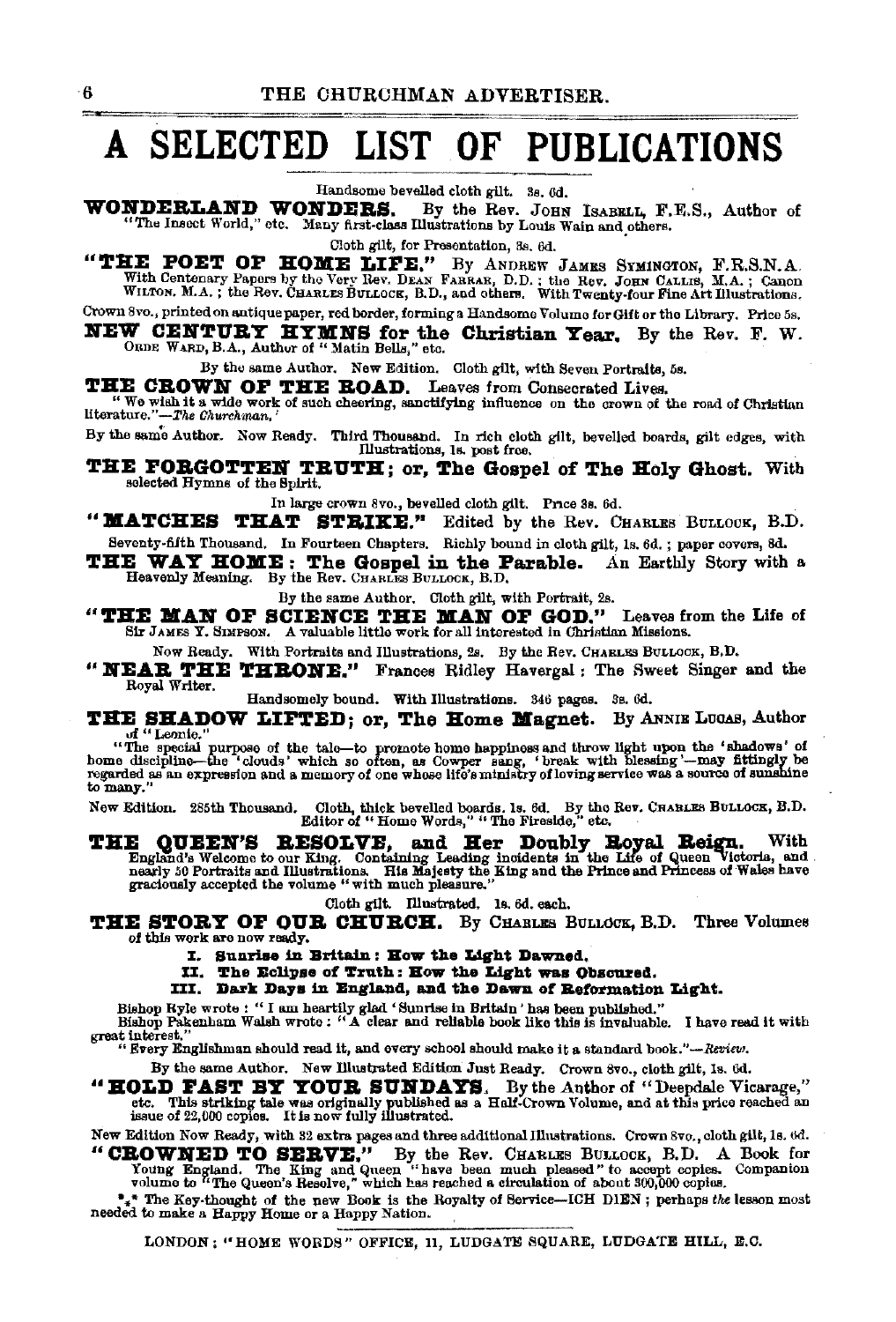# **ELLIOT STOCK'S NEW BOOKS.**

In crown 8vo., cloth, gilt lettered, 5s.

**HYMN-WRITERS OF THE NINETEENTH CENTURY.**<br>With Selections and Biographical Notices. By G. A. LEASK, M.A.

In crown Svo., paper cover, 9d. net.

### A STUDY OF THE CHRISTIAN'S INTERMEDIATE STATE.

Selected from Three Sermons preached by the late Rev. E. T. MAROH-PHILLIPPS in 1849, then Rector of Hathern. With a Prefatory Note by the Rev. PERCIVAL SMITH, formerly Vicar of Holy Trinity, Cheltenham ; St. Margaret's, Ipswich, &c.

In large crown 8vo., cloth, gilt lettered, 6s.<br> **PREACHERS.** Criticisms and Suggestions.<br>
<sup>By JOSEFH GOWAN.</sup><br>
"A quaintly interesting volume. Mr. Gowan has swept his net through many seas, and brings to land

"A quaintly interesting volume. Mr. Gowan has swept his net through many seas, and brings to land<br>some interesting captures."—S. S. Chronicle.<br>"There is a science of navigation. We think that Mr.<br>Gowan's book cught to ran

In crown Svo., paper cover, 6d.

THE CURSE OF DRUNKENNESS. Present-day Expedients, and THE "ONLY" REMEDY. Being a new legislative proposal which will be found to adequately meet the difficulties of identification in carrying out the new Act in large towns, to which is appended a copy of the Licensing Act, 1902, coming into force January 1, 1903. By J. HERBERT MlALL.

In crown 8vo., 2s. 6d. net.

SANITATION-PUBLIC AND PERSONAL. **A lBook for the** County, District, and Parish Councillor. By the Rev. J. P. SANDLANDS, M.A., T.C.D., Author of "Natural Food."

In crown 8vo., stiff paper cover, 1s. net.

**NATURAL FOOD; or, How to Maintain Health by Reasonable Diet.** By the Rev. J. P. SANDLANDS.

In crown 8vo., cloth, price 2s. 6d.

THE VISION OF NEHEMIAH SINTRAM. By J. WILKIE. Nehemiah Sintram is, in a vision, shown a universe where vice and not virtue is the ruling motive. The predominance of evil under those circumstances, emanating from a ruling motive. The predominance of evil under those circumstances, emanating from a<br>tyrant who rules upon the principles of wrong, is exhibited. Incidentally the grasping of<br>all wealth by the State is described and the con

**XBW HOVEL.** In crown 8vo., cloth, gilt lettered, 6a.

**THE MASTER OF HADLOW.** By HERBERT LORAINE. This story is an attempt to show the working of the great forces in man-selfishness and the higher motive of life. The narrative contains strong human interest.

motive of life. The narrative cuntains strong human interest.<br>"A meritorious story of a large employer who learns in the end that material success is not everything."<br>-- Times.

ELLIOT STOCK, 62, PATERNOSTER ROW, LONDON, E.O.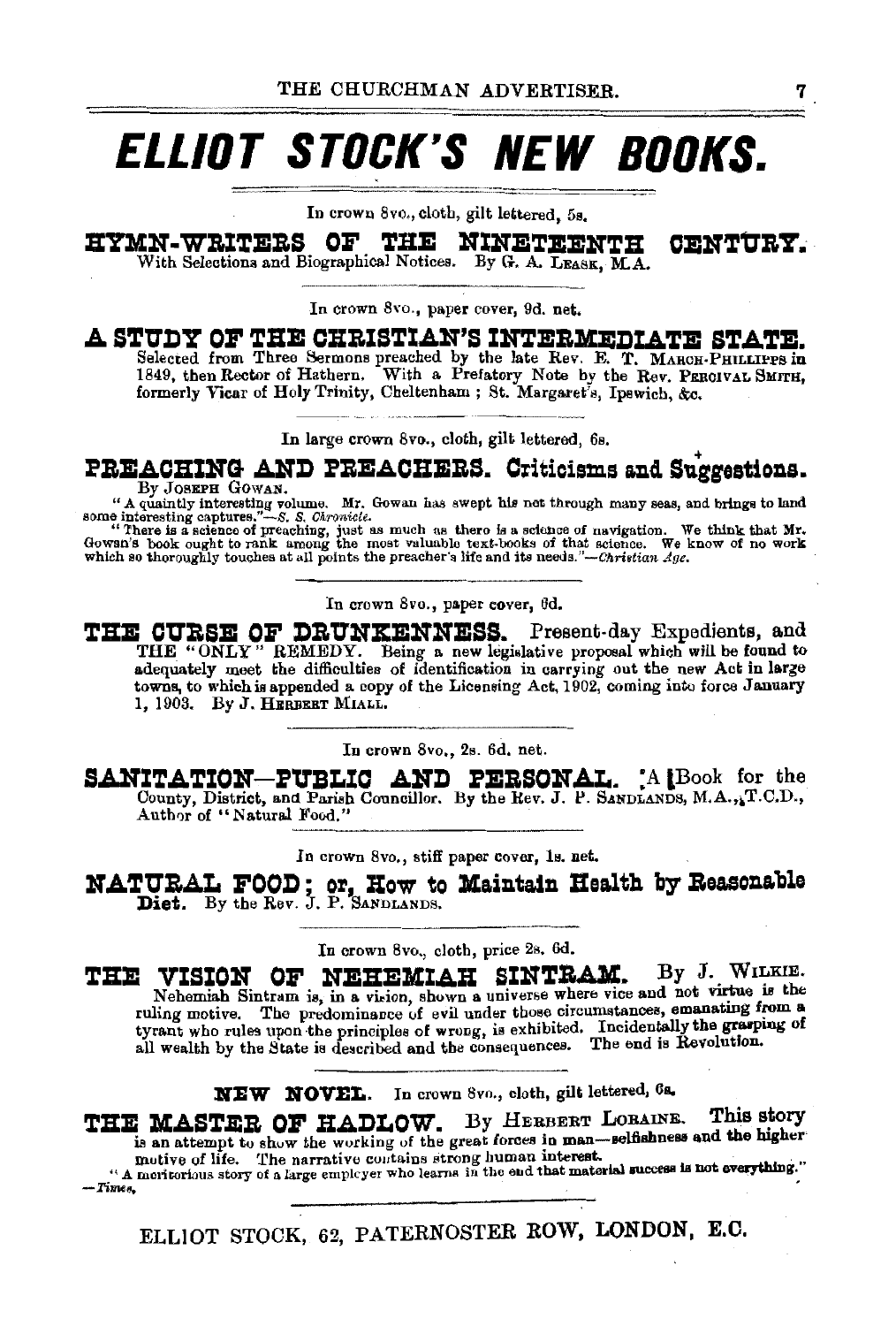### *In* **crown** *Bvo., cloth,* **58. net.**

### **THE**

# **AMEN OF THE UNLEARNED. A LAY COMMENTARY.**

By M. C. E.

CONTENTS.

| The Touch of Nature in St. Paul.      | Friendship in the Bible.         |  |  |
|---------------------------------------|----------------------------------|--|--|
| Questions and Answers in the Gospels. | The Just Pride of the Jew.       |  |  |
| The "Average Man" in the Gospel.      | Christianity and Charity Organi- |  |  |
| The Gospels and the Parables.         | sation.                          |  |  |
| The Sermon on the Mount.              | A Modern "Mr. Fearing."          |  |  |
| An Unrecorded Sermon of St. Paul.     | If we Spoke with Mars?           |  |  |
| St. Paul's Sermons.                   | Afterwards                       |  |  |
| St. Peter.                            | Faith, Hope, and Charity.        |  |  |
| St. Luke as Artist.                   | Food Breeding in the New Testa-  |  |  |
| An Epistle of Straw.                  | ment.                            |  |  |
| Grace.                                | Byways of the Bible.             |  |  |
| Faith.                                | The Literary Value of the Old    |  |  |
| Forgiveness.                          | Testament.                       |  |  |

. " Although the author is not a professed theologian, and lays no claim to Biblical scholarship, he has profound spiritual sympathy and broad insight. He is healthily evangelical, and has much of the sweet reasonableness which acts with something of the spell of a charm. He has the rare power of setting the mind to work, and stimulating it to form its own conclusions."-Baptist *Magazine.* 

" We cordially recommend the hook, agreeing with its editor that there is a place for such work, and for ' liberty of prophesying' by those who claim to go direct to the word of God in their search for truth, and to form their own judgment."-The Times.

"Written with attractive *simplicity."-Standard.* 

" The essays deal lucidly with subjects of deep import, and the volume well repays perusal."-Bristol Daily Mercury.

"The essays are strong and thoughtful expressions of a mind which has boldly faced and triumphantly answered its doubts, and which has reached peace through conflict. They are sober, restrained, and closely reasoned, often presenting new and beautiful views of Divine truth."-Baptist *Times and Freeman.* 

ELLIOT STOCK, 62, PATERNOSTER ROW, LONDON, E.C.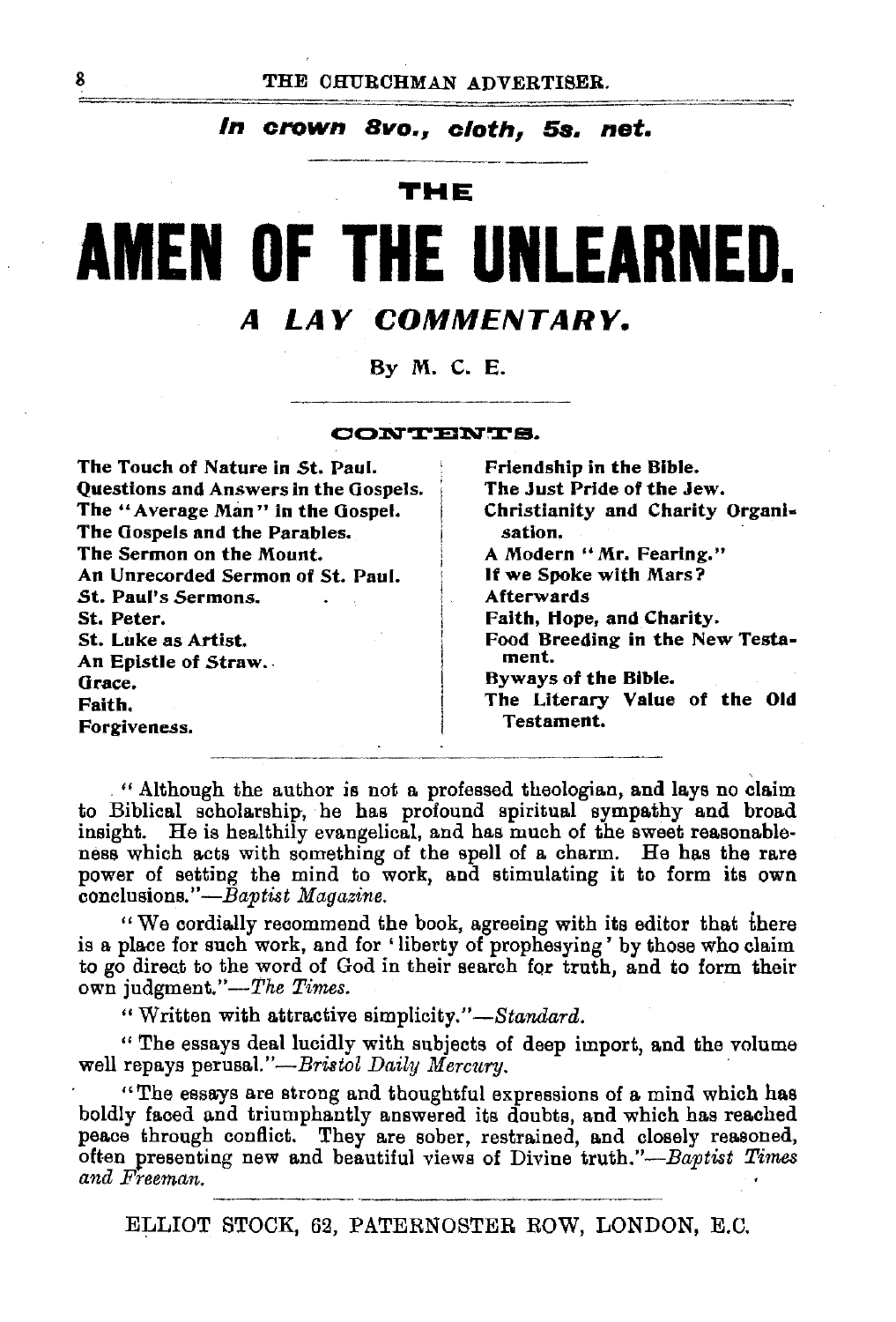# The *Mational* Protestant Church Union.

To Maintain the Principles of the Reformation as set forth in the Praver Book and Articles of the Church of England.

President - W. D. CRUDDAS, Esq. Chairman-The Rev. Prebendary WEBB-PEPLOE. M.A. Treasurer-T. F. VICTOR BUXTON, Esq. Secretary-Sir C. ROBERT LIGHTON, Bart.

The Mational Protestant Church Union witnesses for-

- 1. The supremacy and sufficiency of the Holy Scriptures as the Word of God.
- 2. The sole and sufficient efficacy of the sacrifice of the Lord Jesus Christ upon the Cross.
- 3. The justification of man by faith only in the Lord Jesus Christ.
- 4. The right of every believer to direct and unimpeded access to God, through Christ.
- 5. The freedom and sovereignty of the work of the Holy Spirit in sanctification.

#### WILL YOU HELP THIS IMPORTANT WORK?

For List of Publications, Terms of Membership, etc., apply to the Secretary, N.P.O.U., 324. REGENT STREET. LONDON.

CHIEF OFFICES: SALISBURY SQUARE, FLEET STREET, E.C.<br>Patron-HIS MAJESTY THE KING.

### PRESIDENT-The Right Hon, the EARL OF ABERDEEN, G.C.M.G.

This Society was established in 1862 to supply Leg Instruments, Spinal Supports, Trusses, Elastic Stockings, Artificial Limbs, etc., and every other description of mechanical support to the Poor, without limit as to locality or disease.

#### Water Beds and Invalid Carriages and Couches are Lent to the Afflicted.

It provides against imposition by requiring the certificate of a Surgeon in each case. By special grants it insures that every deserving applicant shall receive prompt assistance.

Over 360 Patients are relieved every week. Annual Subscription of Life Subscription of £5 5 0 £0 10 6  $\mathbf{1}$  $\mathbf{r}$ Entitles to two recommendations per annum.

CONTRIBUTIONS ARE EARNESTLY SOLICITED.

Bankers-Messrs. BARCLAY & Co., Ltd., 54, Lombard Street. RICHARD C. TRESIDDER, Secretary.

### PHAN FOUNDED 1758.

Patron-HIS MAJESTY THE KING.<br>Treasurer-SIR HORACE BROOKS MARSHALL, M.A., LL.D., J.P.<br>Bankers-LONDON JOINT STOCK BANK, Princes Street, E.C.

Senior School-MAITLAND PARK, HAVERSTOCK HILL, N.W.<br>Junior School-ALEXANDRA ORPHANAGE, HORNSEY BISE, N.<br>Convalescent Home-HAROLD ROAD, MARGATE, KENT.

Maintains and educates 500 Orphan and other necessitous Children, of both sexes, varying In age from infancy to fifteen years, 5,500 have been trained.

URGENT NEED OF FUNDS. NOW **IN** Two Vetes allowed at each half-yearly election for every Guinea subscribed. Contributions thankfully<br>received, and all information given, by ALEXANDER GRANT, Secretary.<br>Offices-79, Cheapaide, London, E.C.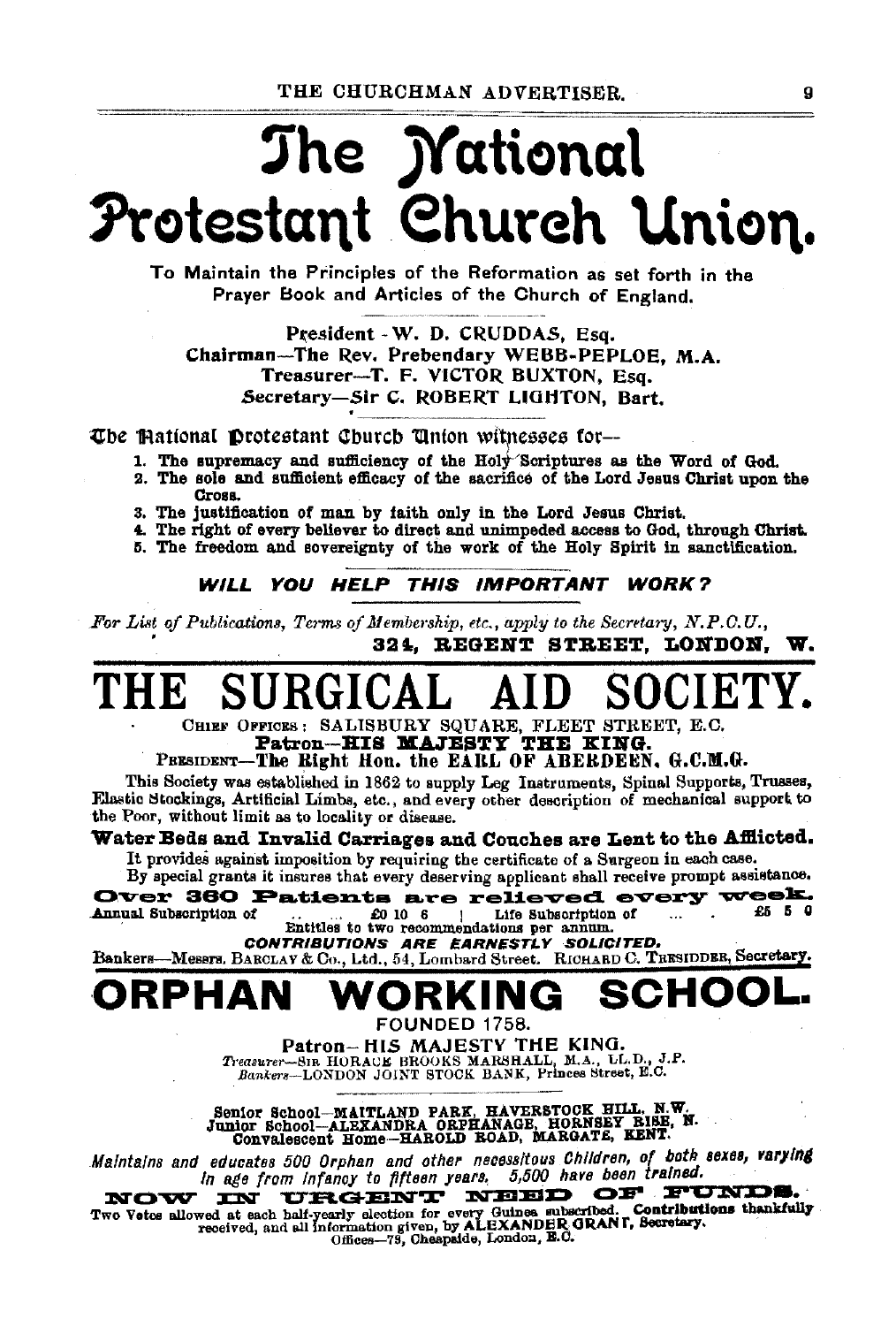### ECCLESIASTICAL INSURANCE OFFICE, LTD.

11, NORFOLK STREET, STRAND, LONDON, W.C.<br>FIRE INSURANCE. BURGLARY INSURANCE. GL. **GLASS INSURANCE.** 

The Surplus Profits are devoted to Institutions, etc., which are for the benefit of the Clergy and of Church bjects.

byes.<br>For Information and Forms, apply at the Johnt Offices of the Ecclesiastical Insurance Office,<br>Ltd., and the Clergy Pensions Institution, 11, Norfolk Street, Strand, London, W.C.<br>JOHN DUNCAN, F.I.A., Secretary,

"This is a serious attempt made in good faith to help the Clorgy to help themselves, and to husband the existing resources of the Church."-Guardian.

#### **CLERGY** PENSIONS INSTITUTION.

ULENCE IN SIUMBLE IN STREET, STARBORT IN STITUTE OF THE distinguishing characteristic of the scheme of the Institution may be concisely stated in the three words, "Salf-help aided." Clergymen who wish to score the benefit

## **CHOLERA IN SOUTH PALESTINE.**

**GREAT DISTRESS** among poor Jews at Jerusalem. FOOD AND FUEL **URGENTLY NEEDED AT ONCE.** Provisions and Fuel have greatly risen in price owing to strict quarantine and stoppage of traffic most strictly enforced.

## E SOCIETY FOR RELIEF OF PERSECUTED JEWS (SYRIAN COLONIZATION FUND)

**EARNESTLY APPEALS** for FUNDS to alleviate this distress.

Contributions thankfully received by-

F. A. BEVAN, Hon. Treasurer, 54, LOMBARD STREET, E.C. 41. PARLIAMENT STEERT, S.W. E. A. FINN, Secretary, Messrs. DRUMMOND, Bankers, 49, CHARING CROSS, S.W.

### LIBERATOR" KEI

Datron: H.R.H. PRINCE CHRISTIAN.

£10,000 required to Relieve New and Urgent Cases.

HUNDREDS of aged and afflicted victims, so cruelly robbed of their life-savings by the great Liberator Fraud, just as they were hoping to enjoy the fruit of their industry and thrift. Many of them are members of the Church of England. Cheques and P.O.'s should be sent to the Secretary, Rev. J. STOCKWELL WATTS, 16, Farringdon Street. E.C.







H.R.H. THE PRINCE OF WALES, K.G.

THE FOUR ARCHBISHOPS,

THE BISHOPS, etc.<br>Labours afloat and<br>ashore, at home and<br>abroad, among seamen of all classes and nations, fishermen, barge-

stress compared. Expenditure in 1901, and emigrants.<br>
Seventy-three harbours<br>
Increased Contributions and Offertories, urgently needed, should be forwarded to the Secretary,<br>
Strand London. W. O. Strand London, W.C.

### *BOOKS PURCHASED*

In response to many applications from persons in different parts of the country, MR.<br>ELLIOT STOCK has arranged to Purchase Libraries and Cases of Books from those who wish to dispose of them. On receipt of a list<br>of the Books for Disposal, an estimate of their value will be forwarded, and the agreed canount will be paid in cash, or given in new<br>books, as may be desired. All applications<br>for the Sale of Books should be made to-

ELLIOT STOCK, 62, Paternoster Row, London, E.C.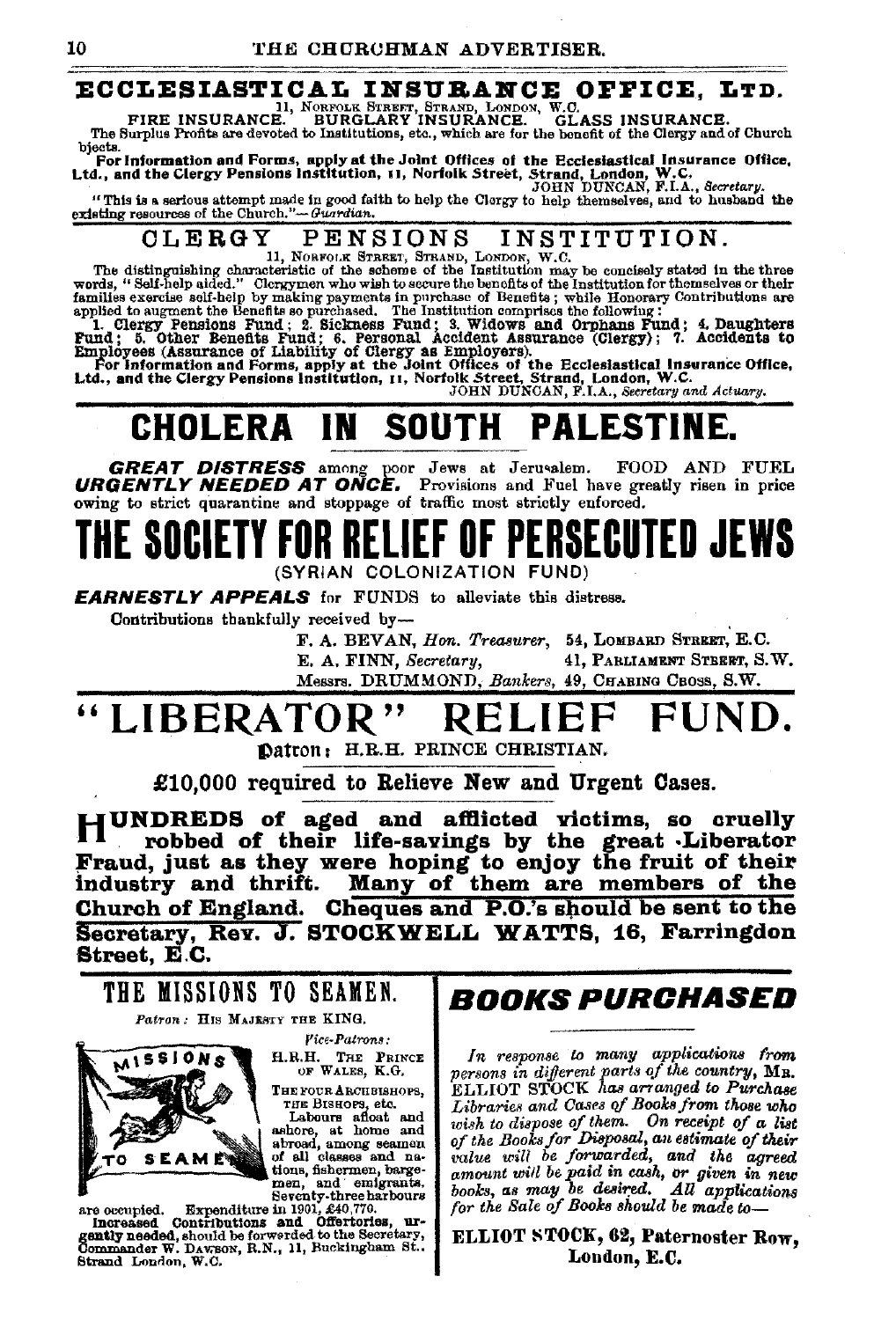### In crown 8vo., price 2s. 6d. THE SFV SIGNS. By REV. A. A. BROCKINGTON.

"In commending the book to the notice of our readers, we would state that the author goes into detail upon each branch of his subject, and that he illustrates his points with a wealth of quotation."—Somerset Journal.

"This contribution to the symbolic interpretation of Scripture is scholarly as well as reverent." Glasgow Herald.

"The book is gracefully written and deeply sympathetic."-Weekly Leader.

"The writer's deductions are suggestive and will repay perusal."—Church Sunday School.

ELLIOT STOCK, 62, PATERNOSTER ROW, LONDON, E.C.

### PROTESTANT REFORMATION SOCIET

The OLDEST Church Society for the Maintenance of the Religious Principles of the Reformation.<br>The ONLY Mission to Roman Catholics in England.

(Established 1827.)

#### **MISSIONARY** EDUCATIONAL. **EVANGELISTIC.**

Resident Missionaries to Roman and Ritualistic Centres.

Sermons and Lectures by the Rev. C. H. H. WRIGHT, D.D., M.A., Ph.D., Clerical and General Superintendent Educational Lantern Lectures on Church History by the Secretary.

Cheap effective literature dealing with subjects of present importance.

Donations, Subscriptions, or requests for Lectures or Sermons should be addressed to the Secretary.<br>Funds are Urgently Needed.

WALTER A. LIMBRICK, Secretary, 62, Berners Street, London, W.

#### **THE PROTESTANT ALLIANCE**

#### is the OLDEST Societv

Which has for its object the UNION OF ALL PROTESTANTS in maintaining the Scriptural Principles of the Reformation against Ritualism and Romanism. It is

### The ONLY Society

Having an ILLUSTRATED Protestant Monthly Paper, post free to Members. A copy of the current issue will be sent GRATIS on application.

Contributions in support of the general work of the Protestant Alliance will be thankfully received by S. W. BRETT, SECRETARY, 430, STRAND, LONDON, W.C.

#### *DAVENTRY* GRAMMAR SCHOOL.

Founded A.D. 1600.

PUBLIC SCHOOL EDUCATION at moderate cost. Resident staff of University Graduates in Honours.<br>Entrance scholarships. Special terms for sons of clergy and medical men. Sound Church teaching,<br>Healthy situation, 800 feet above Fives' Court. Experienced Matron.

Entrance Scholarship for Sons of Clergy naturally reducing Fees. For Prospectus apply : REV. H. JOHNSON, Head Master

**LOWAY'S** CURE INDIGESTION, LOSS OF APPETITE, DIZZINESS, BILIOUS and SICK HEADACHE, &c.

They Purify the Blood, Strengthen the System, and are the Safest and most Reliable Medicine for Female Ailments.

Manufactured only .t 78, NEW OXFORD STREET, LONDON; sold by all Chemists and Medicine Vendors.